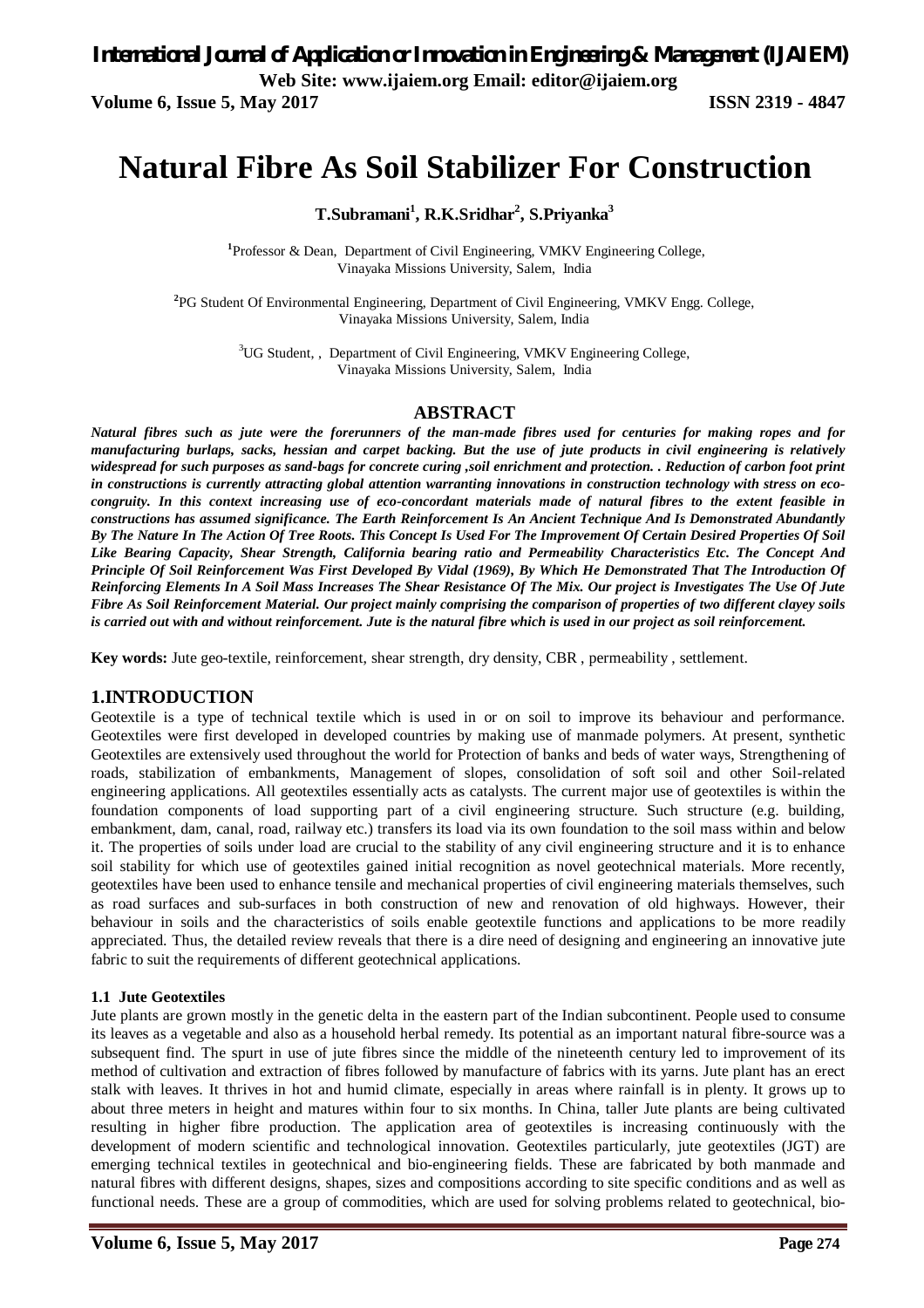### **Volume 6, Issue 5, May 2017 ISSN 2319 - 4847**

engineering, agronomic and horticultural requirements by way of consolidation, filtration, separation and management of soil along with agricultural mulching. In respect to their physical, mechanical, hydrological properties, natural geotextiles particularly JGT are getting increasing acceptability due to their environmental complementary support. However, non-environment friendly nature for most of synthetic fibres, particularly polyolefines stand against their continued use. Therefore, the growing consciousness regarding environment preservation has changed the situation in the recent years. Some major plus points regarding jute in this context are include agro-origin, annually renewability, soil friendly organic criteria and complete biodegradable nature, eco-compatibility and improvement of soil fertility and texture, as stated earlier. Therefore, use of JGT, as a geotextile material can be capable for overall survival of old-age jute industry as well as jute cultivators. A vast range of diversified jute products along with JGT can be manufactured through vertical and horizontal modification of existing technology and machineries for the use of different civil engineering applications. Jute Geotextiles is an engineering fabric which, when placed in or on soil, helps to improve its engineering performance against extraneous loads by acting as a change agent or a catalyst. Independent research in the laboratory and field trials has shown jute Geotextile to be technically "fit for purpose", especially in the fields of soil erosion control and vegetation management.

Interestingly, long before the concept of making fabrics with man-made ingredients took shape, a section of engineers in Scotland and India thought of laying Jute Hessian on roads for strengthening. The trials unfortunately were not monitored and followed up in right earnest and potential of Jute in road construction remained unrealized for long. The trials deserve to be treated as the first use of Jute fabrics as Geotextile. The U.S.A. started using open weave Jute Geotextiles (JGT) under brand names of "Soil Saver", "Anti-wash" principally for slope erosion control which, till date, remains a major exportable product of India. Concerted efforts to manufacture, use and promote JGT started in early 1990s.Environmentally man-made geotextiles have disadvantages which is why natural Geotextile are gradually being preferred in less critical areas globally. Jute has coarse natural bast fibres lying in the peripheral layer of its stem. It belongs to the genus Corchorus. There are over 30 species of this genus out of which C. Capsularis (known as White Jute) and C. Olitorius (known as Tossa Jute) are utilized for production of fibres. The fibres are extracted from the stem of the plant by a special process known as retting. Retting usually consists of tying the plants in bundles and immersing them in slowly flowing or stagnant water for about 2 to 3 weeks. The process of wetting makes fibre extraction easy from jute stem as it softens and dissolves the sticky substances, especially pectin. Extraction is done manually followed by washing and drying, to make the fibres suitable for commercial use. Jute research outfits are persistently endeavouring to improve retting methods.

### **2.GEOTEXTILE**

#### **2.1 Advantages Of Jute Geotextile**

Following Are the Advantages of Jute Geotextile

- Abundant Availability
- Superior Drapability, Jute Geotextile Can Perfectly Shape Itself To Ground Contours.
- High Moisture / Water Absorbing Capacity. Jute Geotextile Can Absorb Moisture / Water Up to About 5 Times Its Dry Weight.
- High Initial Strength.
- Greater Moisture Retention Capacity.
- Lower Costs Compared To Synthetic Geotextiles.
- Ease of Installation. 8. Bio-Degradable Properties. Improves Soil Character E.G., Soil Permeability On Biodegradation.

#### **2.2 Technical Functions**

Checks Subsidence of a Pavement by Separating and Preventing Intermixing Of the Soft Subgrade and the Harder Sub-Base.

- Arrests migration of soil particles and allows water to permeate across it. Also acts as a drainage layer along its plane. Can be tailor-made
- To cater to requirements of porometry, permittivity and transitivity enhances CBR value by at least 1.5 times.
- May control reflective cracking of pavements and prolong their fatigue life when used in asphaltic overlays with proper jute geotextile.
- Provides effective drainage system when used as peripheral cover in rubble-filled trench drains, Especially in hilly terrains.
- Enhances strength and stability of high road embankment build with materials of uncertain behaviour like PFA, when interposed at Appropriate Levels. Also Keeps Lateral Dispersion, Subsidence and slides under check. Ertical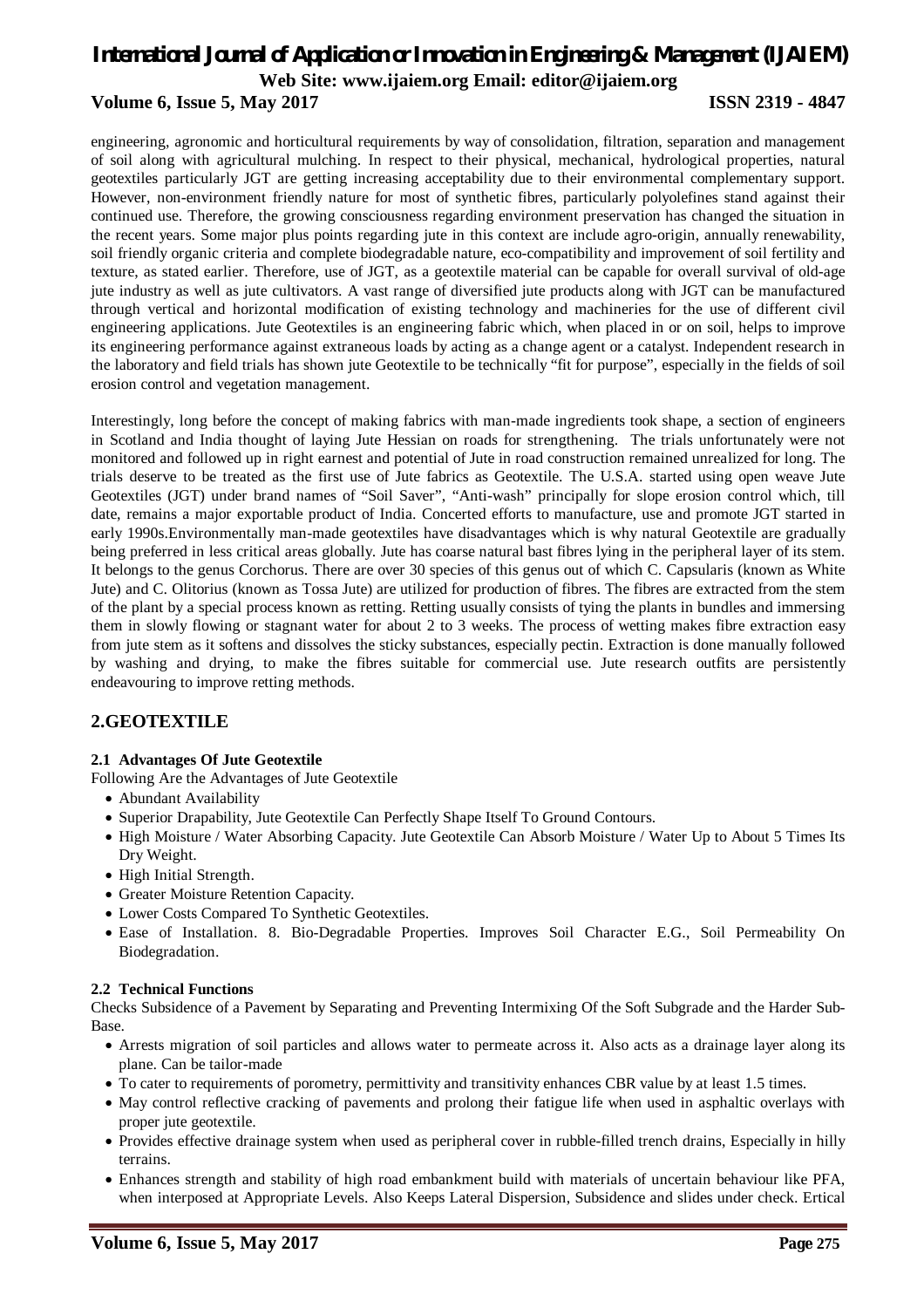# *International Journal of Application or Innovation in Engineering & Management (IJAIEM)* **Web Site: www.ijaiem.org Email: editor@ijaiem.org Volume 6, Issue 5, May 2017 ISSN 2319 - 4847**

jute drains help drain out entrapped water from within an embankment as in case of vertical sand drains, but far more efficiently.

- Slopes of embankments with problematic soil may be stabilized by applying jute geotextile to help grow vegetation faster and to anchor soil for permanent biotechnical solutions to problems of soil distress.
- Highly water absorbent; absorbs water about 5 times its dry weight.
- Forms "mulch", retains moisture and builds up a humid surrounding conducive to germination of seeds and growth of plants. Stimulates growth of vegetation.

#### **2.3 Different Types Of Geotextiles**

#### **2.3.1 Woven Geotextiles**

Woven geotextiles are manufactured from by adopting technique similar to clothing textiles. This type has characteristic appearance of two sets of parallel threads or yarns. They have a surprisingly wide range of applications and they are used in lighter weight form as soil separators, filters and erosion control textiles. In heavy weights, they are used for soil reinforcement in steep embankments and vertical soil walls; the heavier weight products also tend to be used for the support of embankments built over soft soils. The beneficial property of the woven structure in terms of reinforcement, is that stress can be absorbed by the warp and weft yarns and hence by fibres, without much mechanical elongation. This gives them a relatively high modulus or stiffness.

#### **2.3.2 Non-Woven Geotextiles**

Non-woven geotextiles can be manufactured from either short staple fibres or continuous filaments. The fibres can be bonded together by adopting thermal, chemical or mechanical techniques or a combination of techniques. The type of fibre (staple or continuous) used has very little effect on the properties of the non – woven geo synthetics. Non-woven geotextiles are manufactured through a process of mechanical interlocking or chemical or thermal bonding of fibres/filaments.

#### **2.3.3 Knitted Geotextiles**

Knitted geosynthetics are manufactured using another process which is adopted from clothing textiles industry. In this process, interlocking a series of loops of yarn together is made. The majority of knitted geosynthetics made from polypropylene & polyester fibres. Knitted fabrics, as used in the field of geotextiles, are restricted to warp-knitted textiles, generally specially produced for the purpose. Warp-knitting machines can produce fine filter fabrics, medium meshes and large diameter soil reinforcing grids. However, it is generally found that only the high strength end of the product range is cost effective, usually for soil reinforcement and embankment support functions.

#### **2.4 Geotextile Functions As Reinforcement In Soil**

Load on the soil produces expansion. Thus, under load at the interface between the soil and reinforcement (assuming no slippage occurs, i.e. there is sufficient shear strength at the soil/fabric interface). These two materials must experience the same extension, producing a tensile load in each of the reinforcing elements that in turn is redistributed in the soil as an internal confining stress. Thus the reinforcement acts to prevent lateral movement because of the lateral shear stress developed. Hence, there is an inbuilt additional lateral confining stress that prevents displacement. This method of reinforcing the soil can be extended to slopes and embankment stabilisation. Strength created by the introduction of geotextile into the soil & developed primarily through the following three mechanisms-

- Lateral restraint through interfacial friction between Geotextile and soil/aggregate.
- Forcing the potential bearing surface failure plane to develop at alternate higher shear strength surface.
- Membrane type of support of the wheel load.

The structural stability of the soil is greatly improved by the tensile strength of the geosynthetic material. This concept is similar to that of reinforcing steel to the concrete. Since concrete is weak in strength & tension, reinforcing steel is used to strengthen it. Geotextile materials function in a similar manner as the reinforcing steel by providing strength that helps to hold the soil in place. Reinforcement provided by the geotextiles and geogrids allow embankment & roads to be built over very weak soils & allows for steeper embankments to be built.

#### **2.5 Subgrade Stabilization & Base Reinforcement Using Geotextiles In Roads**

A large variety of detrimental factors affect the service life of roads and pavements including environmental factors, sub grade conditions, traffic loading, utility cuts, road widening, and aging. The four main applications for geosynthetics in roads are sub grade separation and stabilization, base reinforcement, overlay stress absorption and overlay reinforcement. Sub grade stabilization and base reinforcement involve improving the road structure as it is constructed by inserting an appropriate geosynthetic layer. Sub grade separation and stabilization applies geosynthetics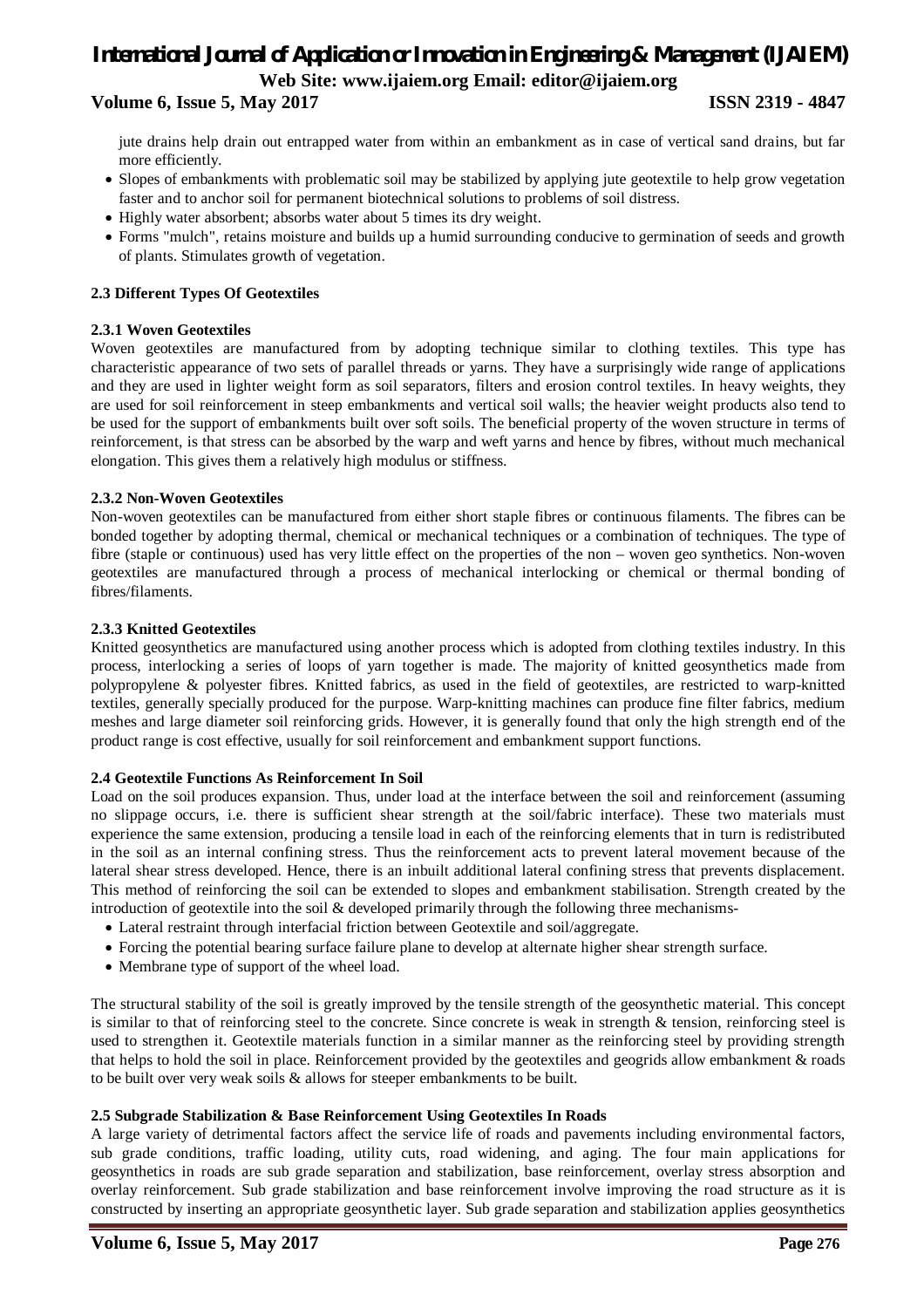### **Volume 6, Issue 5, May 2017 ISSN 2319 - 4847**

to both unpaved and paved roads. Base reinforcement is the use of geosynthetics to improve the structure of a paved road.

Thickness

Stiffness

Drapability

**Flexibility** 

Permittivity

Transitivity

 $\bullet$ 

 $\bullet$ 

etc.

Compatibility

#### 2.6 Properties Of Jute Geotextile

#### 2.6.1 Physical Properties

- Specific gravity
- Weight

#### 2.6.2 Mechanical Properties

- Tenacity ٠
- Tensile strength  $\bullet$
- bursting strength ۰

#### 2.6.3 Hydraulic Properties

- Porosity ٠
- Permeability

#### 2.6.4 Degradation Properties

- Biodegradation
- $\bullet$ Hydrolytic degradation
- Photo degradation  $\bullet$

#### 2.6.5 Endurance Properties

- Elongation ٠
- Abrasion resistance  $\bullet$

Chemical degradation

Mechanical degradation

Clogging length and flow

- Density.
- Tearing strength
- Frictional resistance
- Turbidity /soil retention ۰
- Filtration length etc.
- Other degradation occurring due to attack of rodent, termite etc.

**3.JUTE GEOTEXTILE**

#### **3.1 Specialities Of Jute**

Fibres possess good pliancy and render a high degree of flexibility and fineness to fabric construction. High initial modulus, consistency in tenacity (depends on thickness of the filament), high torsional rigidity and low percentage of elongation-at-break make Jute a suitable fibre for geosynthetics. The other remarkable property of Jute is its capacity to absorb water because of its high cellulosic content. Jute fibres/yarns can absorb water up to about 500% of their dry weight. Hygroscopic property of Jute is the highest among all fibres natural & of course man-made. Jute Geotextiles can be manufactured conforming to customized specifications in regard to porometry, tensile strength, permittivity (passage of water across the fabric) & transmissivity (transmission of water along the fabric) which are comparable to man-made geotextiles as shown in table below. Puncture strength and burst strength of Jute Geotextiles are also close to man-made geosynthetics. Besides, JGT has a distinct environmental edge.

#### **3.2 Jute Fibre**

Jute, a lingo-cellulosic bast fibre, is grown abundantly in Bengal and adjoining areas of Indian subcontinent. Jute is widely used in production of packaging and wrapping textiles (sacking and hessian) besides its additional uses as carpet backings, decorative / furnishing fabrics, designed carry bag fabrics, geotextile fabrics, as well as for manufacture of high quality paper and composites etc. its main advantages are its renewable agro – origin, bio – degradability, high strength and high moisture regain, medium to good affinity for dyes, good heat and sound insulation properties and ready availability at low cost. Table 1 shows Properties of Geotextile Fabrics . Figure 1 shows Jute Fiber.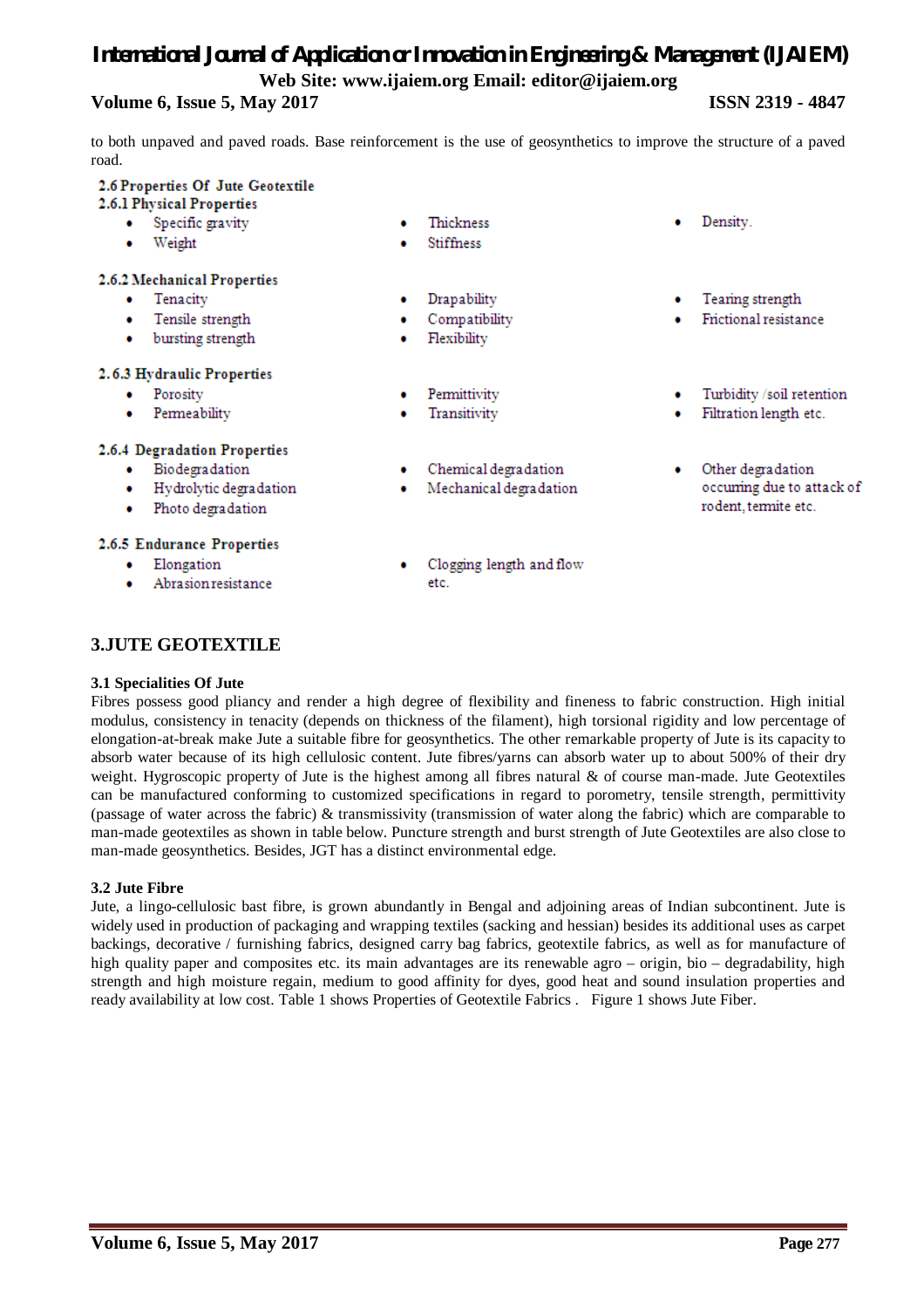**Volume 6, Issue 5, May 2017 ISSN 2319 - 4847** 

| Type of<br>jute<br>Geotextile | Mass /unit<br>area(g/m <sup>2</sup> ) | AOS<br>(mm) | <b>Thickness</b> | <b>Tensile</b><br>strength<br>(KN/m) |       | Elongation<br>at break<br>(mm) |      | <b>Puncture test</b> |                            |
|-------------------------------|---------------------------------------|-------------|------------------|--------------------------------------|-------|--------------------------------|------|----------------------|----------------------------|
|                               |                                       |             |                  | MD                                   | CD    | <b>MD</b>                      | CD   | Load                 | <b>Deformation</b><br>(mm) |
| <b>DW</b><br><b>TWILL</b>     | 750                                   | 0.10        | 1.90             | 32.80                                | 16.75 | 13.9                           | 10.1 | 690                  | 10.20                      |
| Jute<br>canvas                | 660                                   | < 0.075     | 1.70             | 27.20                                | 16.65 | 16.0                           | 8.0  | 267                  | 9.00                       |
| Russian                       | 420                                   | 0.25        | 1.30             | 15.65                                | 5.65  | 15.0                           | 5.68 | 315                  | 5.40                       |

**Table 1 :** Properties of Geotextile Fabrics



**Figure.1** Jute Fiber ( $D = 2mm$ ,  $L = 30 mm$ )

Being free from toxins and plasticisers it has no pollutants to run-off into ground water or to disturb the ecological system. Its unique mesh construction leaves plenty of rooms for plants to grow and light to enter between the strands and its natural water absorbing capacity helps conserve soil moisture and anchor soil firmly. During water-flow each strand of geojute forms a mini-dam that traps seeds and soil particles and reduces run-off velocity creating a microclimate conducive to germination of seeds and growth of vegetation to conserve soil. Weighing 500 gsm or more, it will not be easily lifted by wind or the flowing water. It is flexible enough to follow any type of surface contour (drapeability). Any variety of grass or ground cover can be selected to fit site and climatic condition for use of this soil saver. Geojute can be used in conjunction with all standard construction and building techniques. Jute geotextiles can be produced by existing jute mills with little or no modifications or additions to machinery and Economical. Huge quantity of these products is very easy to produce by jute mills on bulk scale and can be tailor-made in designing JGT for different purposes. Civil engineering works would gain by improved performance and / or by reduced costs to maintain the techno-economic viability.

#### **3.2.1 Use And Composition Of Jute**

Historically, jute has been used in a conventional sense for sacking and wrapping, carpet backing, matting and handicrafts. Jute fabrics used to be the main packaging material for cement and foodgrains but synthetic fibres have taken its place in a big way in modern times. The present day use of jute has been shifted to blended yarns, furnising fabrics, blanket and knitted products, carpets, pulp and paper and geotextiles commonly known as geojute. The main constituents of jute by weight are the following :

Alpha cellulose : 60% Hemi cellulose : 20% Lignin : 17% Minerals, fatty & waxy substances Nitrogenous matter etc. : 03%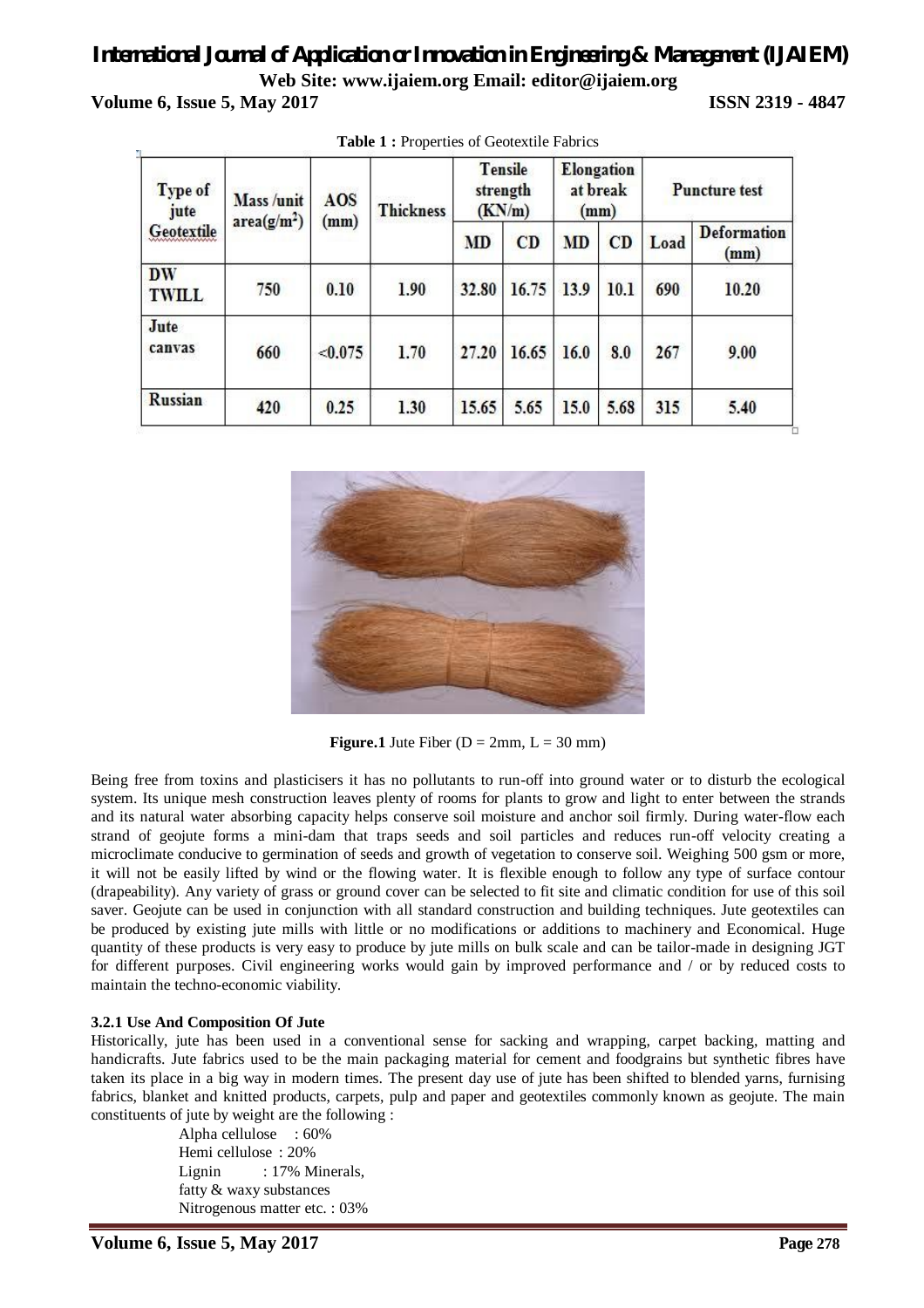#### **Volume 6, Issue 5, May 2017 ISSN 2319 - 4847**

Jute fibres constitute about 7-9% by weight of green plant. It has a multi cellular structure which helps to get mixed with the soil and strengthen it. Jute fibres can be converted into fabrics - for use as geotextiles - by woven and nonwoven processes.

#### **3.2.2 Eco-Compatibility Of Jute Geotextiles**

Natural fibres are supposed to be eco-compatible by nature from cradle-to-grave. Eco-concordance of retting methods is sometimes questioned. To avoid retting in water as is done in case of Jute, mechanical decertification manually or by simple mechanical appliances without water is being tried by some countries such as China. To establish ecocompatibility of natural fibres, Life Cycle Assessment (LCA) study on Jute and important Jute products entrusted to Price Waterhouse Coopers Ltd by national Jute Board reveals that the most significant impact on the Jute life cycle is carbon sequestration by green Jute plants in the agricultural stage. Approximately 4.88 tons of carbon dioxide get sequestered per ton of raw Jute fibre production. Jute plantation acts as a sink for carbon.

#### **3.3 Characteristics Of Jute Geotextiles (JGT)**

Main findings in connection with geotextiles characteristics can be summarized that the woven fabric from heavy and coarse jute yarn and having wide open mesh structure, geojute is the ideal erosion control material for soil slopes under all climatic conditions. Made from a natural fibre, geojute is eco-friendly, biodegradable and decomposing and thereby it adds to the soil rich organic nutrients. Being free from toxins and plasticisers it has no pollutants to run-off into ground water or to disturb the ecological system. Its unique mesh construction leaves plenty of rooms for plants to grow and light to enter between the strands and its natural water absorbing capacity helps conserve soil moisture and anchor soil firmly. During water-flow each strand of geojute forms a mini-dam that traps seeds and soil particles and reduces run-off velocity creating a microclimate conducive to germination of seeds and growth of vegetation to conserve soil. Weighing 500 gsm or more, it will not be easily lifted by wind or the flowing water. It is flexible enough to follow any type of surface contour (drapeability). Any variety of grass or ground cover can be selected to fit site and climatic condition for use of this soil saver. Geojute can be used in conjunction with all standard construction and building techniques. Jute geotextiles can be produced by existing jute mills with little or no modifications or additions to machinery and Economical. Huge quantity of these products is very easy to produce by jute mills on bulk scale and can be tailor-made in designing JGT for different purposes. Civil engineering works would gain by improved performance and / or by reduced costs to maintain the techno-economic viability.

#### **3.3.1 Bio-Degradabilty**

Bio-degradability is often considered a disadvantage of jute geotextiles. It is believed that after degradation the strengthening effect of the fabric is lost and the performance of the soil in terms of strength and permeability deteriorates. But jute has been found to be fairly resistant to rapid deterioration when embedded permanently in wet soil below ground water table. In weak subgrade consolidated under the overburden with consequent and gain in strength with time, the performance of the structure becomes less and less dependent on the fabric. So long-term biodegradability does not necessarily influence bearing capacity significantly.Jute degrades through aerobic processes and produces lignomass with extra nitrogen, phosphorous and potassium. Bio-degradation helps to minimise environmental pollution.

#### **3.3.2 Application Of Jute Geotextiles (JGT)**

Jute geotextile is yet to have wide acceptance in civil engineering applications in India.They should give some indication of the potential use of jute geotextile as they often have matching properties for use in place of synthetic fibres and are less expensive.JGT in the form of permeable filter cloth (needle punched jute nonwoven) allows seepage but prevent loss of soil, behind structural defence formed of concrete slabs, stone, gabions, etc. Reinforcement fabrics (jute combination fabrics) protect vegetation to strengthen soil (reinforcement) as well as to strengthen blocks (cables). JGT has a lot of contribution in the protection of slopes in earthen embankments, hill slopes, dumps and heaps of granular materials like fly ash in thermal power plants. Apart from this, JGT has tremendous potential application in stabilization of embankments and control of erosion in banks of rivers, waterways, canals, etc.

#### **3.4 Physical Structure And Properties Of Jute Fibre**

Jute fibre extracted by the retting process from the bast of the parent plant comes in the form of long mesh of interconnecting fibres commonly known as jute reed. The jute reed is usually 6-15 feet long. Typical yield of jute fibre based on weight of stem from which it is derived is about 6%. The top of jute reed is thinner than the root. The reeds are then split-opened in carding machine into the component fibres called the spinner  $\Box$  s fibre. Depending upon six fibre quality attributes viz. bundle strength, fibre fineness, reed length and root content, defects, bulk density, colour and lustre, white (W) and tossa (TD) jute are graded into eight varieties viz. W1 or TD1, W2 or TD 2 W3 or TD3 W8 or TD8, in descending order of quality. Multicellular jute fibre, as shown in Fig., consists of 5 to 30 polygonal unit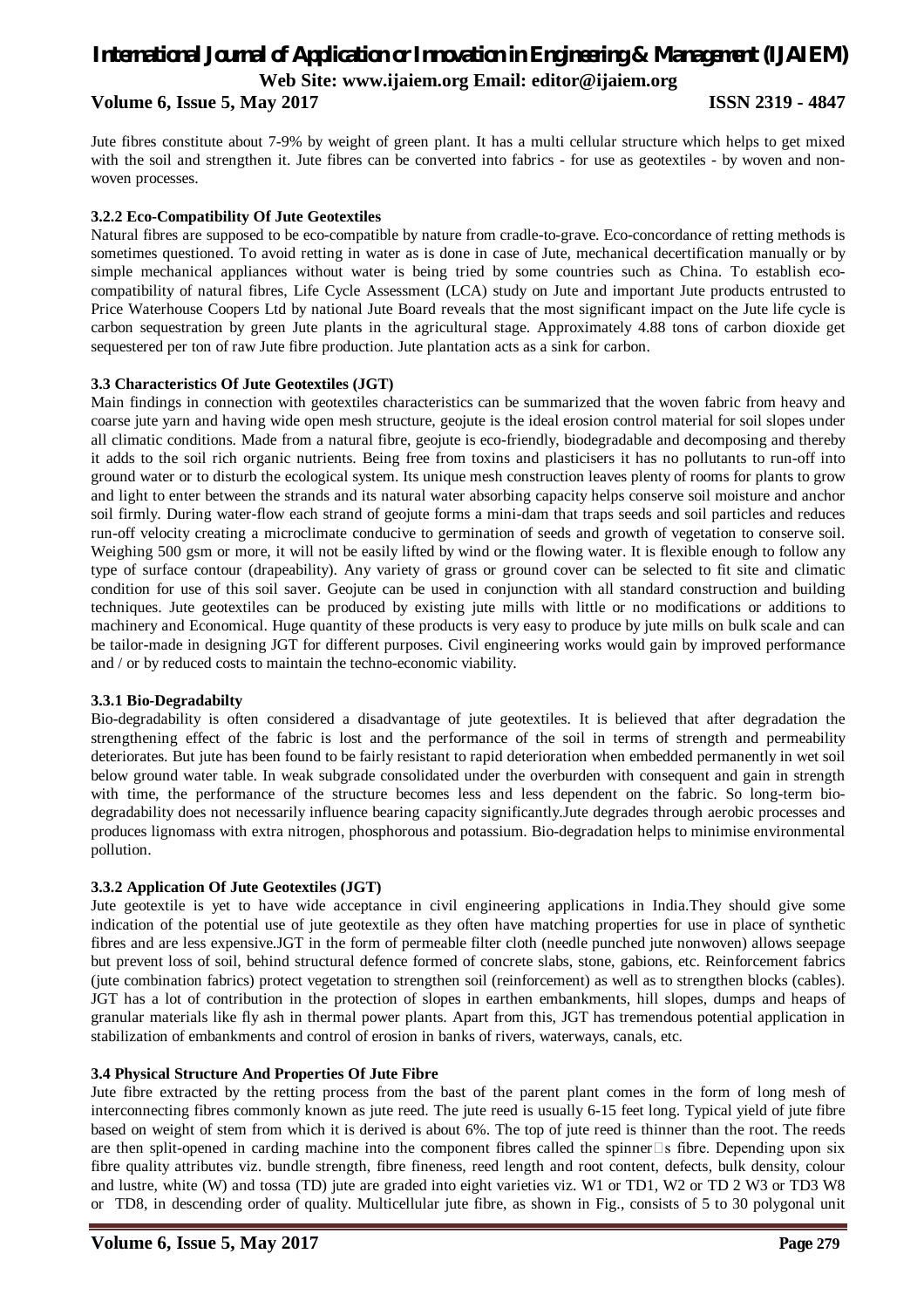#### **Volume 6, Issue 5, May 2017 ISSN 2319 - 4847**

cells (ultimate cell) each having a central lumen, primary/secondary cell walls and middle lamella For the ultimate cells of jute fibre, the length ranges between 0.75 – 6.0 mm and the diameter ranges between 0.0051 – 0.0254 mm. Jute fibres or filaments, as they are often termed, contain a variable number of cells, so the individual values for filament strength, within a sample, vary widely.

## **4. SOIL STABILIZATION**

Site feasibility study for geotechnical projects is of far most beneficial before a project can take off. Site survey usually takes place before the design process begins in order to understand the characteristics of subsoil upon which the decision on location of the project can be made. Soil stabilization aims at improving soil strength and increasing resistance to softening by water through bonding the soil particles together, water proofing the particles or combination of the two Usually, the technology provides an alternative provision structural solution to a practical problem. The simplest stabilization processes are compaction and drainage (if water drains out of wet soil it becomes stronger). The other process is by improving gradation of particle size and further improvement can be achieved by adding binders to the weak soils. Soil stabilization can be accomplished by several methods.

#### **4.1 Mechanical Stabilization**

Under this category, soil stabilization can be achieved through physical process by altering the physical nature of native soil particles by either induced vibration or compaction or by incorporating other physical properties such as barriers and nailing. Mechanical stabilization is not the main subject of this review and will not be further discussed.

#### **4.2 Chemical Stabilization**

Under this category, soil stabilization depends mainly on chemical reactions between stabilizer (cementitious material) and soil minerals (pozzolanic materials) to achieve the desired effect. A chemical stabilization method is the fundamental of this review and, therefore, throughout the rest of this report, the term soil stabilization will mean chemical stabilization.

#### **4.3 Components Of Stabilization**

Soil stabilization involves the use of stabilizing agents (binder materials) in weak soils to improve its geotechnical properties such as compressibility, strength, permeability and durability. The components of stabilization technology include soils and or soil minerals and stabilizing agent or binders (cementitious materials).

#### **4.3.1 Soils**

Most of stabilization has to be undertaken in soft soils (silty, clayey peat or organic soils) in order to achieve desirable engineering properties. According to Sherwood (1993) fine-grained granular materials are the easiest to stabilize due to their large surface area in relation to their particle diameter. A clay soil compared to others has a large surface area due to flat and elongated particle shapes. On the other hand, silty materials can be sensitive to small change in moisture and, therefore, may prove difficult during stabilization.

#### **4.3.2 Stabilizing Agents**

These are hydraulic (primary binders) or non-hydraulic (secondary binders) materials that when in contact with water or in the presence of pozzolanic minerals reacts with water to form cementitious composite materials. The commonly used binders are:

- Cement
- Lime
- Fly Ash

#### **4.4 Stabilization Methods**

Soil stabilization is a method of improving soil properties by blending and mixing other materials.

#### **4.4.1 Soil Cement Stabilization**

The soil stabilized with cement is known as soil cement. The cementing action is believed to be the result of chemical reactions of cement with siliceous soil during hydration reaction. The important factors affecting the soil-cement are nature of soil content, conditions of mixing, compaction, curing and admixtures used. The appropriate amounts of cement needed for different types of soils may be as follows: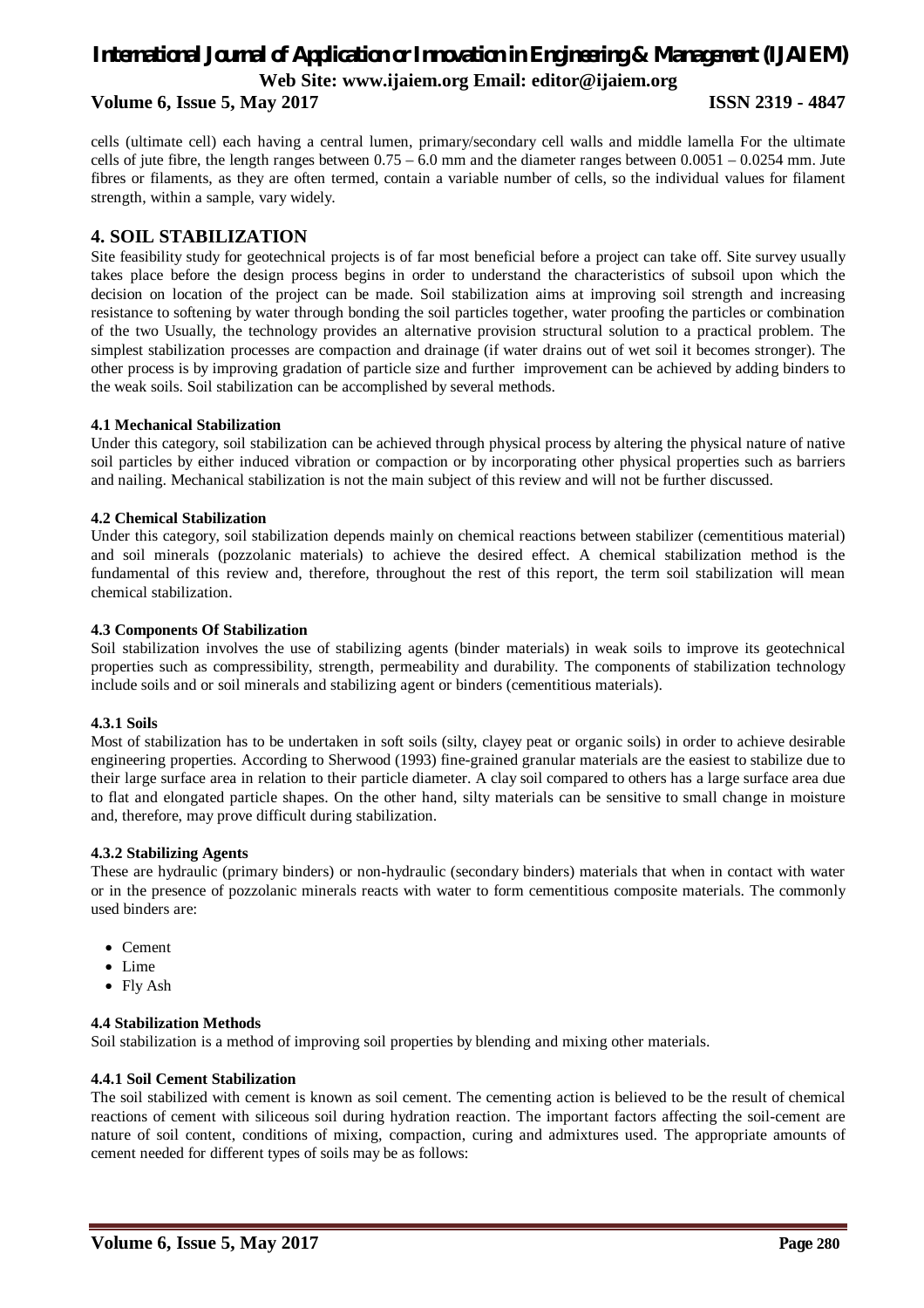# *International Journal of Application or Innovation in Engineering & Management (IJAIEM)* **Web Site: www.ijaiem.org Email: editor@ijaiem.org Volume 6, Issue 5, May 2017 ISSN 2319 - 4847**

- Gravels  $-5$  to 10%
- Sands 7 to  $12\%$
- Silts  $-12$  to 15%, and
- Clays  $-12 20%$

#### **4.4.2 Lime Stabilization**

Lime stabilization is not effective for sandy soils. However these soils can be stabilized with clay, fly ash etc which serve as hydraulically reactive ingredients. The ratio of fly ash to lime generally varies in between 3 to 5. The fly ash is used is about 10 to 20% of the soil weight.

#### **4.4.3 CHEMICAL STABILIZATION OF SOILS**

In chemical stabilization, soil is stabilized by adding different chemicals. The main advantage of chemical stabilization is that setting time and curing time can be controlled. Chemical stabilization is however generally more expensive than other types of stabilization.

#### **4.5 In–Situ Stabilization**

The method involves on site soil improvement by applying stabilizing agent without removing the bulk soil. This technology offer benefit of improving soils for deep foundations, shallow foundations and contaminated sites. Planning of the design mix involves the selection and assessment of engineering properties of stabilized soil and improved ground. The purpose is to determine the dimensions of improved ground on the basis of appropriate stability and settlement analyses to satisfy the functional requirements of the supported structure (Keller Inc.). The technology can be accomplished by injection into soils a cementitious material such cement and lime in dry or wet forms. The choice to either use dry or wet deep mixing methods depend among other things; the in-situ soil conditions, in situ moisture contents, effectiveness of binders to be used, and the nature of construction to be founded. Depending on the depth of treatment, the in situ stabilization may be regarded as either deep mixing method or mass stabilization.

#### **4.6 Deep Mixing Method**

The deep mixing method involves the stabilization of soils at large depth. It is an in situ ground modification technology in which a wet or dry binder is injected into the ground and blended with in situ soft soils (clay, peat or organic soils) by mechanical or rotary mixing tool. Depending on applications, the following patterns may be produced; single patterns, block patterns, panel pattern or stabilized grid pattern. Note that, the aim is to produce the stabilized soil mass which may interact with natural soil and not, to produce too stiffly stabilized soil mass like a rigid pile which may independently carry out the design load. The increased strength and stiffness of stabilized soil should not, therefore, prevent an effective interaction and load distribution between the stabilized soil and natural soil.Thus the design load should be distributed and carried out partly by natural soil and partly by stabilized soil mass (column).

#### **4.7 Wet Mixing**

Applications of wet deep mixing involve binder turned into slurry form, which is then injected into the soil through the nozzles located at the end of the soil auger. The mixing tool comprise of drilling rod, transverse beams and a drill end with head. There are some modifications to suit the need and applications. For instance, the Trench cutting Re-mixing deep method (TRD) developed by circa Japan, in 1993 provides an effective tool for construction of continuous cutoff wall without the need for open trench. The method uses a crawler-mounted, chainsaw-like mixing tool to blend in-situ soil with cementitious binder to create the soil-cement wall. It further consists of a fixed post on which cutting, scratching teeth ride on a rotating chain and injection ports deliver grout into treatment zone. Wall depths up to 45 m having width between 0.5 m and 0.9 m are achievable.

#### **4.8 Dry Mixing**

Dry mixing (DM) method is clean, quiet with very low vibration and produces no spoil for disposal (Hayward Baker Inc). It has for many years extensively used in Northern Europe and Japan. The method involves the use of dry binders injected into the soil and thoroughly mixed with moist soil. The soil is premixed using specialized tool during downward penetration, until it reaches the desired depth. During withdrawal of the mixing tool, dry binder are then injected and mixed with premixed soil leaving behind a moist soil mix column.

#### **4.9 Salient Features**

It brings stability in reinforced earth structure It creates environment friendly interaction of the soil mass with Jute Geo-textile. The portion of Dhaka Sylhet Highway which needs protection from soil erosion mainly comprises sandsilted soil prone to damage and erosion by floods and other natural processes. Application of Jute Geo-textiles for erosion control and slope protection is likely to offer most appropriate solution.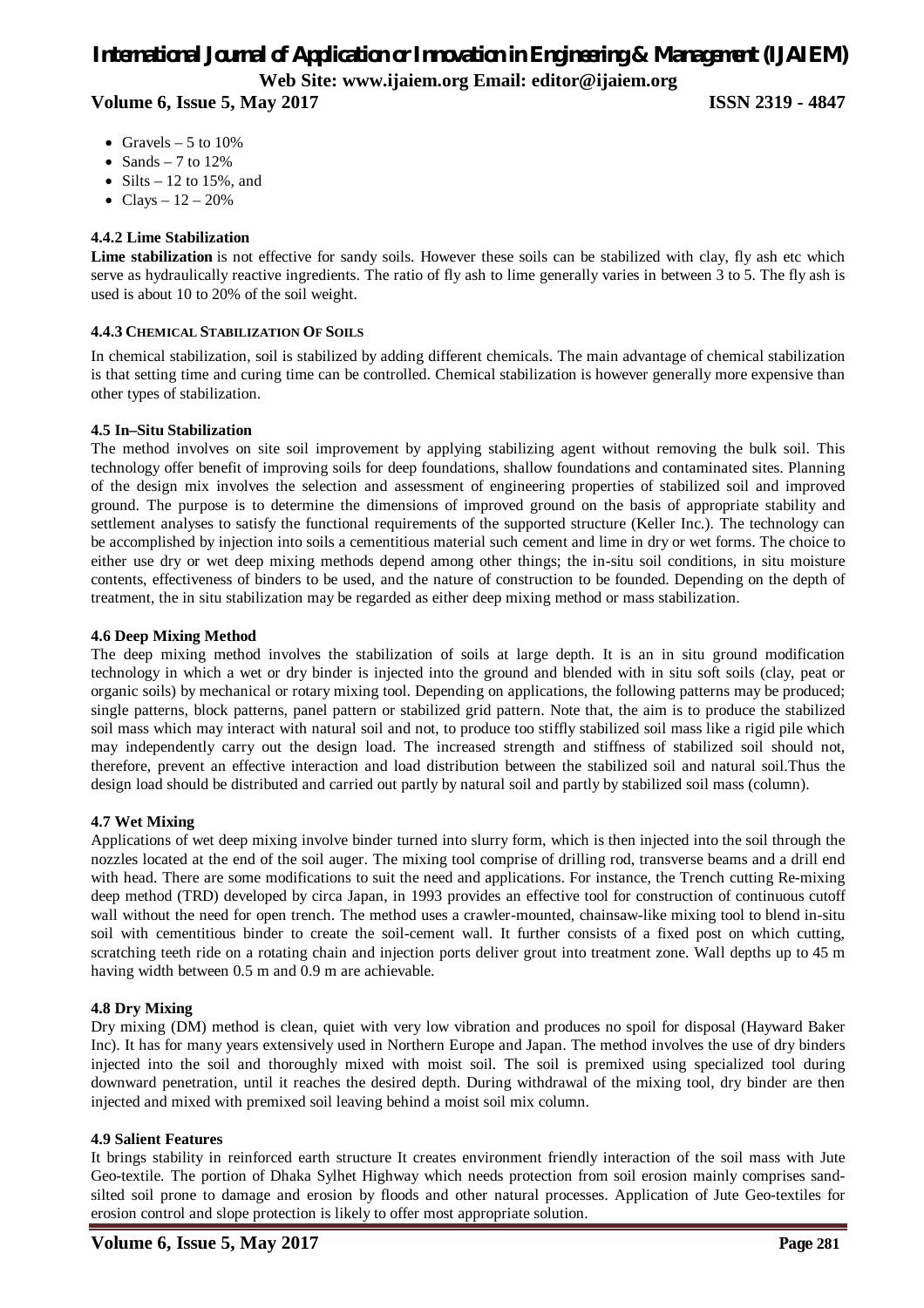### **Volume 6, Issue 5, May 2017 ISSN 2319 - 4847**

#### **4.9 Soil Stabilization Using Jute Geofibre**

#### **4.9.1 Behaviour Of Expansive Soil Mixed With Lime And Fly Ash**

Expansive soil mixed with lime and varying percentage of fly ash, he concluded that when lime is added to the expansive soil, it reduces liquid limit, increases plastic limit and decreases plasticity index of the soil. Addition of fly ash with fixed percentage of lime (i.e. 4% in this case).Further decreases liquid limit. Table 2 shows Treated jute materials

|  |  |  | Table 2 Treated jute materials |
|--|--|--|--------------------------------|
|--|--|--|--------------------------------|

| Type of product      | Biodegradability |             | Durability    | Moisture holding |
|----------------------|------------------|-------------|---------------|------------------|
|                      |                  |             |               | capacity         |
|                      | Time in          | Weight      | Time in year  | $(\%)$           |
|                      | month            | $Loss(\% )$ |               |                  |
| Light weight hession | 3                | 30          | $0.25 - 0.80$ | 12               |
| Treatment-I          | 12               | 15          | $0.50 - 1.25$ | $9 - 10$         |
| Treatment-II         | 12               | 10          | $2.0 - 5 -$   | $6 - 8$          |
| Treatment-III        | 12               | 5           | >10           | $5 - 6$          |
| Treatment-IV         | 12               | $1 - 3$     | >20           | $3 - 4$          |

#### **4.9.2 Compressible Clay Soil As Backfill Material - Problem And Remedial Measures**

As per properties of the backfill soil vary from site to site depending upon the material available from excavation. Many times due to use of poor soils or due to the loss of strength in the hindrance to the traffic crossing the utility trenches and may also cause' damage to the utility. Stabilization of yellow clays obtained from the excavation of the trench, having high to moderate compressibility, can be done with locally available sand. This may be one of the cost effective and quick methods of improving the properties of such soils, from the experimental results obtained by the study, it Has been found that the modified soil has lower liquid limit, low plasticity index and higher, strength properties. The yellow clay mixed with25% sand has shown CBR value.8.63 as against 2.63 for raw soil. The swelling test is found to be decreased to 20% as against 40% of the raw soil. The improved soil has higher dry density and bear external stresses with less compressibility.

#### **4.10 Experimental Studies**

A number of laboratory tests were done for the physical properties as well as the engineering properties of peat and black cotton soil. Properties were compared without reinforcement and after providing the reinforcement. Sp Gravity, Liquid limit, Plastic limit were found out. Soil is classified as per Indian Standard Classification System ISCS (IS 1498-1970).

- California Bearing Ratio Test
- Check For Settlement

#### **4.11 Factors Affecting The Strength Of Stabilized Soil**

Presence of organic matters, sulphates, sulphides and carbon dioxide in the stabilized soils may contribute to undesirable strength of stabilized materials.

#### **Organic Matter**

- Sulphates
- Sulphides
- Compaction
- Moisture Content
- Temperature
- Freeze-Thaw And Dry-Wet Effect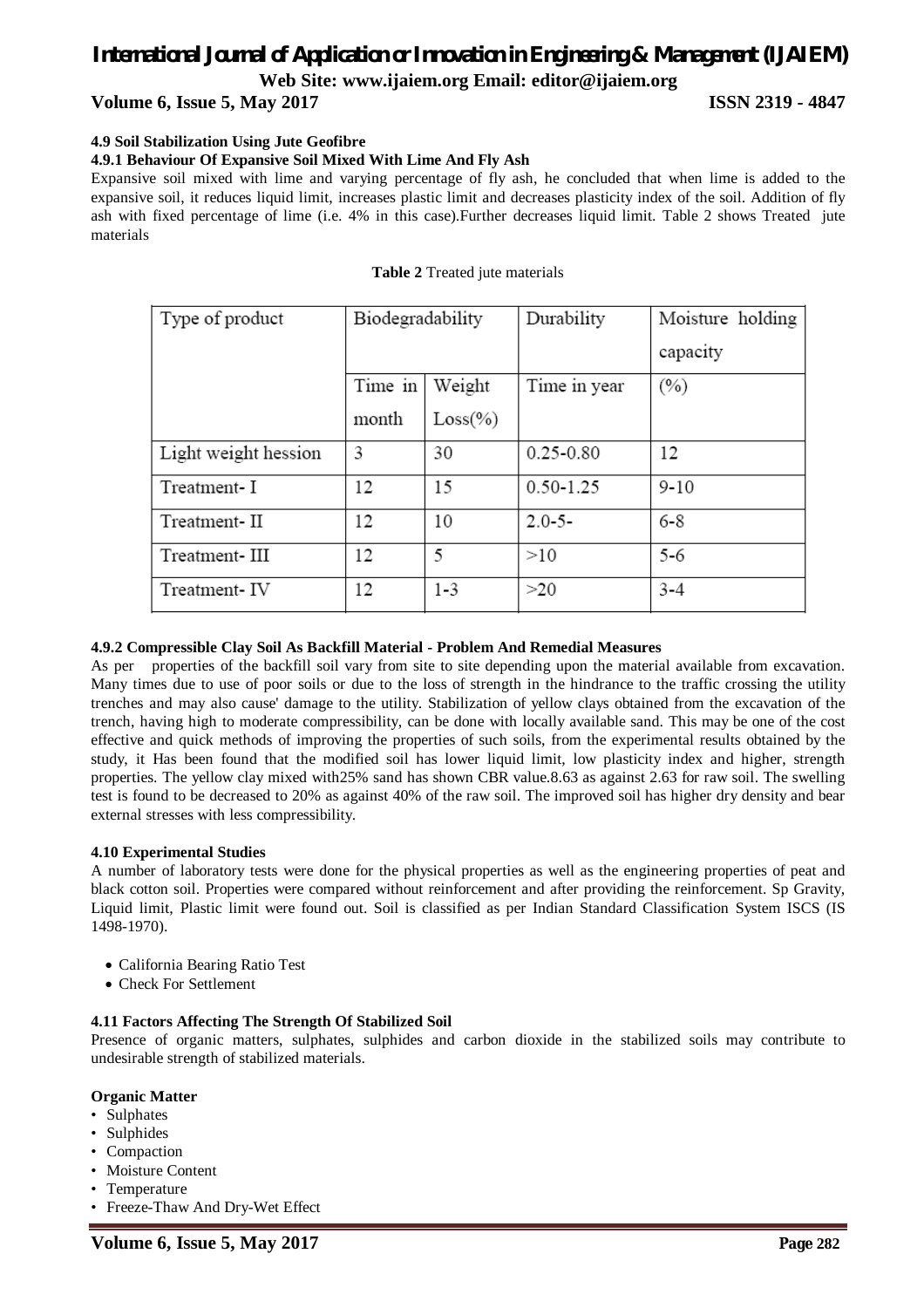**Volume 6, Issue 5, May 2017 ISSN 2319 - 4847**

### **5.CONCLUSION**

In regions where black cotton soil is encountered, the construction of buildings and roads is highly risky on geotechnical grounds as the soil is highly compressible, possessing low shear strength and is susceptible for volumetric instability. Many investigators have attempted to improve the engineering behaviour of this soil by mixing non cohesive materials, chemicals, like lime and cement etc the geotextile is expected to contribute towards better road performance and achieving economy. The reduced road thickness & construction time are the added advantages. The engineering properties of jute fabrics are suitable for separation, reinforcement, drainage and filtration function and can be suitably used in overcoming geotechnical problems of weak soil. After it is placed on the weak subgrade, the subgrade stiffens and becomes stronger on consolidation within about a year or so under the action of granular sub-base surcharge, self weight of pavement, construction rolling and traffic loads. The jute geotextile immensely helps in this rapid subgrade strengthening processes in combination with the drainage layer above it. With time, the subgrade becomes less and less dependent on the fabric for its stability and, therefore, the long term durability aspect of jute fabric should not deter "its use as a geotextile for various applications in road construction. Jute geotextile materials are biodegradable and their uses in various geotechnical engineering applications are ecologically safe. The following conclusions can be drawn on the basis of present work:

- The cost economy: the unit cost is lowest with jute geotextile and highest with sand stabilization.
- The CBR: The CBR value is maximum with sand stabilization (approx. 10% on the basis of test conducted with 40% sand mixing). However, the road is designed with CBR = 7% as the enhancement of CBR values is not uniform at the site. In case of jute geotextile, the value of CBR was obtained around 6%)
- Time economy: time of construction is less in the case with jute geotextile in comparison to sand stabilization.

#### **References**

- [1] T.Subramani,T, "Application of Eco-Friendly Geotextiles for Landslide Mitigation in a Part of Ooty Hills, TamilNadu", International Journal of Modern Engineering Research,Vol.2, No.3, pp 579 -585,2012.
- [2] T.Subramani, T. "Experimental Investigations on Coir Fibre Reinforced Bituminous Mixes" International Journal of Engineering Research and Applications, Vol.2, Issue.3, pp 1794-1804, 2012.
- [3] T.Subramani.T , S.Vishnupriya,, "Finite Element Analysis of a Natural Fiber (Maize) Composite Beam", International Journal of Modern Engineering Research, Volume. 4, Issue. 6 (Version 1), pp 1 – 7, 2014,
- [4] T.Subramani.T, Reni Kuruvilla, J.Jayalakshmi., "Nonlinear Analysis Of Reinforced Concrete Column With Fiber Reinforced Polymer Bars" International Journal of Engineering Research and Applications Volume. 4, Issue. 6 (Version 5), pp 306- 316, 2014.
- [5] T.Subramani., S.Sekar., C.Kathirvel., C.T.Sivakumar., "Identification Of Soil Erosion Prone Zones Using Geomatics Technology In Parts Of North Arcot And Dharmapuri District", International Journal of Engineering Research and Applications, Vol. 4, Issue 12(Version 3), pp.150-159, 2014.
- [6] T.Subramani., S.Sekar., C.Kathirvel., C.T.Sivakumar.,, "Geomatics Based Landslide Vulnerability Zonation Mapping - Parts Of Nilgiri District, Tamil Nadu, India", International Journal of Engineering Research and Applications, Vol. 4, Issue 12(Version 3), pp.139-149, 2014.
- [7] T.Subramani.T, S.Krishnan., S.K.Ganesan., G.Nagarajan. "Investigation of Mechanical Properties in Polyester and Phenyl-ester Composites Reinforced With Chicken Feather Fiber" International Journal of Engineering Research and Applications Vol. 4, Issue 12(Version 4), pp.93-104, 2014.
- [8] T.Subramani, P.Malathi , " Land Slides Hazardous Zones By Using Remote Sensing And GIS" , International Journal of Application or Innovation in Engineering & Management (IJAIEM) , Volume 4, Issue 5, pp. 211-222 , 2015
- [9] T.Subramani, A.Mumtaj , " Experimental Investigation Of Partial Replacement Of Sand With Glass Fibre" , International Journal of Application or Innovation in Engineering & Management (IJAIEM) , Volume 4, Issue 5, pp. 254-263 , 2015
- [10]T.Subramani, A.Kumaravel , " Analysis Of Polymer Fibre Reinforced Concrete Pavements By Using ANSYS" , International Journal of Application or Innovation in Engineering & Management (IJAIEM) , Volume 5, Issue 5, pp. 132-139 , 2016 .
- [11]T.Subramani, P.Ramasamy , " Thermal Conductivity Of Fibre Filled With Ferrocement Sandwich Panels" , International Journal of Application or Innovation in Engineering & Management (IJAIEM) , Volume 5, Issue 5, pp. 204-215 , 2016 .
- [12]T.Subramani, P.Sakthivel , " Experimental Investigation On Flyash Based Geopolymer Bricks" , International Journal of Application or Innovation in Engineering & Management (IJAIEM) , Volume 5, Issue 5, pp. 216-227 , 2016 .
- [13]T.Subramani, A.Anbuchezian , " Experimental Test On Bitumen With Addition Of 35% Of Plastic Fibre " , International Journal of Application or Innovation in Engineering & Management (IJAIEM), Volume 6, Issue 3, March 2017 , pp. 017-022 , ISSN 2319 - 4847.